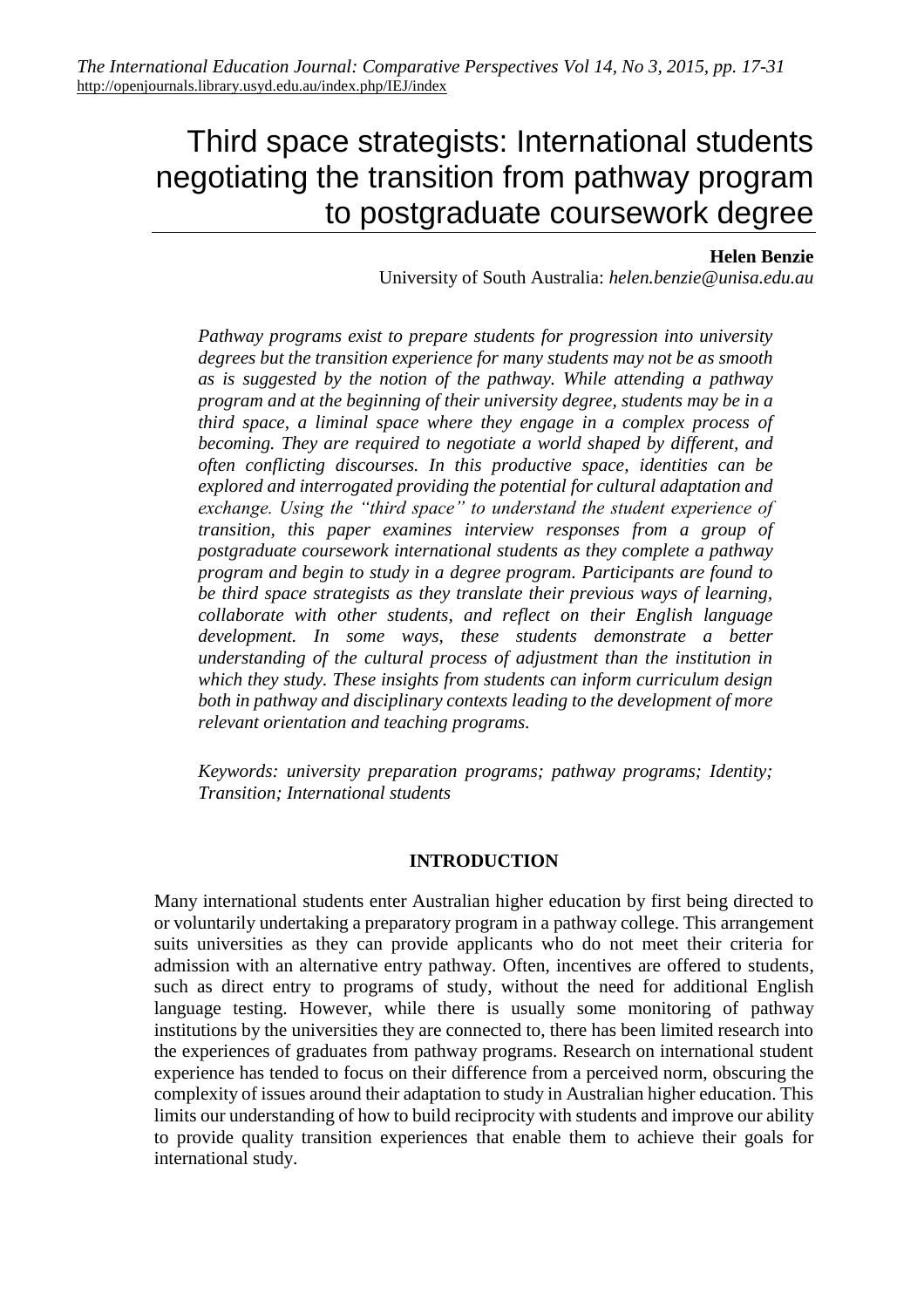Questions remain around issues of student adaptation and adjustment to an unfamiliar higher education culture. How do they see themselves as individuals and as part of the collective: international students? To what extent are they able to exercise agency as they adapt to a different higher education context? To what extent are they limited by negative discourses that exist? This paper examines these questions, viewing pathway program graduates through the lens of the third space (Bhabha, 2004). After a review of the relevant literature, I examine the experiences of a group of students who transition to a postgraduate coursework degree to ascertain to what extent their transition can be considered to be taking place in a third space. I conclude that international students are variously able to adapt to and influence the institutional discourses they encounter as they make sense of their transition to the higher education context.

### **LITERATURE REVIEW**

#### **Perceptions of international students**

Studies of student experiences of higher education tend to characterize international students as a group different from local students and staff. Their learning backgrounds are often assumed to be different and they are expected to struggle (Sawir, 2005). Students are sometimes assumed to be in Australia solely for the immigration potential offered by university courses, and to lack interest in developing English language skills (Birrell, 2006). In classrooms, they are assumed to be passive and unwilling to contribute to discussions (Chalmers & Volet, 1997; Tange & Jensen, 2012; Yates & Nguyen, 2012). Institutional discourses often frame international students in terms of their financial benefit to the institution or their contribution to skills shortages in the wider society (Madge, Raghuram, & Noxolo, 2009). These perceptions of international students tend to construct them as a homogenous group, positioning them as lacking in a range of requirements for higher education. International students studying in a new cultural environment must negotiate these different discourses, which both produce and constrain their interactions. These "frameworks of meaning" (Pennycook, 2010, p. 112) construct roles and relationships for individuals and, on a broader scale, shape interactions within the university.

More nuanced understandings exist of international students as subjects who have agency and possess a level of control over their lives in the institution (Anderson, 2013; Madge et al., 2009). The experiences of international students as they transition to university often focus on student identity (English, 2005; Rizvi, 2000; Singh & Doherty, 2008). Implicit in these approaches is the assumption that, through daily interactions, individuals develop their culture and that culture is not something already formed that they carry with them. This process of cultural becoming for international students has been described as requiring engagement with "multiple literacies and discourses" (Lawrence, 2005, p. 243), and could be more fully documented by examining how particular cohorts handle the various transitions required as they study in the Australian higher education context.

#### **Pathway programs**

Pathway programs offered to international students introduce the practices and protocols of higher education disciplines and aim to contribute to students' success in higher education in a new cultural context. However, the generic nature of pathway programs suggests that they may provide only a limited idea of what it is like to study in higher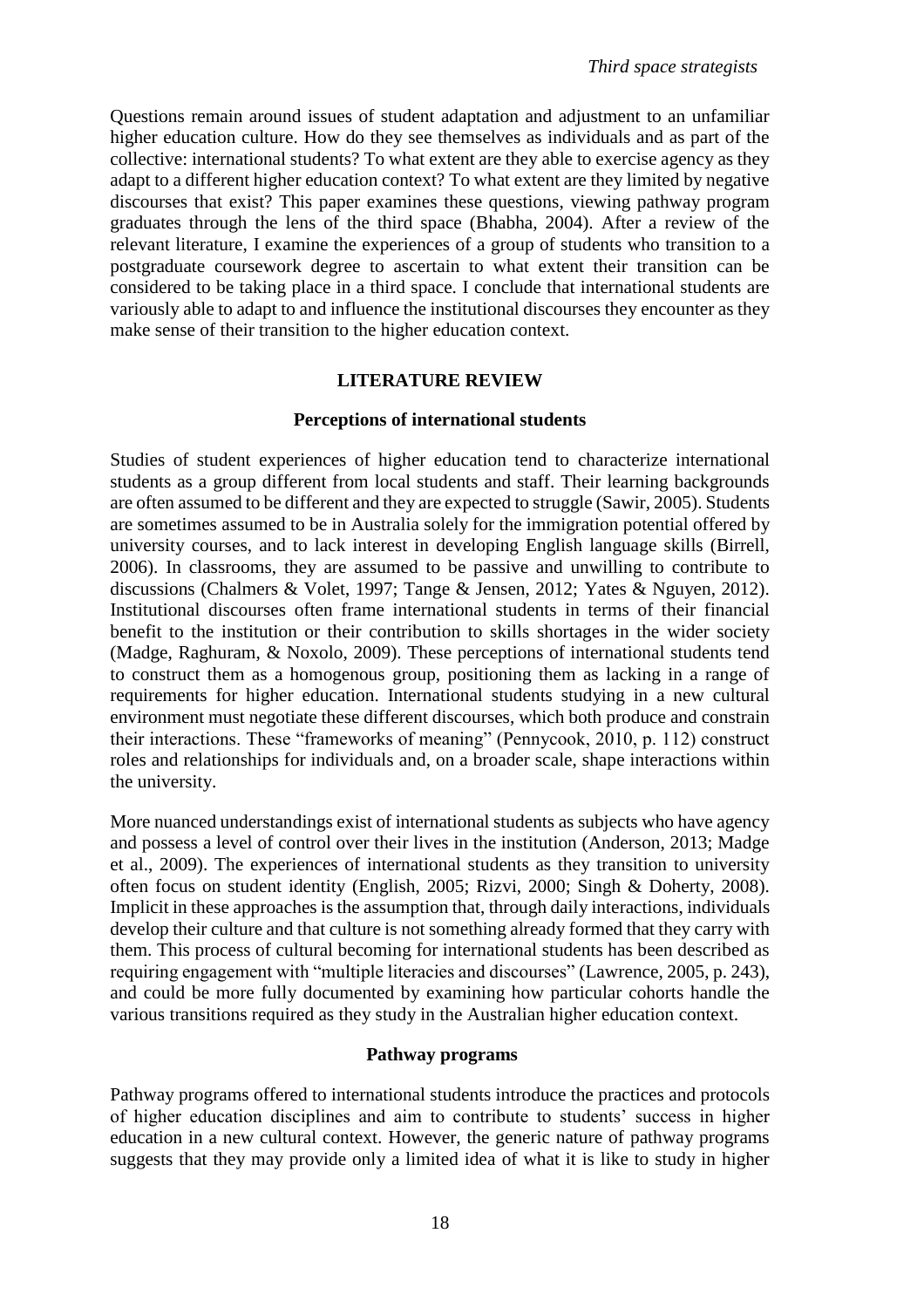education. According to Harper, Prentice, and Wilson (2011), pathway programs may "promise" rather than "enable" success. A focus on English language in these programs is a starting point rather than an ideal preparation for further development of language within the disciplinary context. The differences between the two learning spaces pathway and degree program––suggest that transition between them, for many students, may not be completely free of obstacles. This is not least because students are transitioning between quite different institutions. Pathway providers of English language are situated in the ELICOS (English Language Intensive Courses for Overseas Students) sector, which is focused on developing students' English language and academic skills. In the university, there is an emphasis on disciplinary knowledge, often accompanied by an expectation that students will already possess the linguistic and academic skills required for success. There are also differences in the modes of delivery in each of these institutional locations (Benzie, 2011).

## **TRANSITIONS TO HIGHER EDUCATION**

Studies of transitions to higher education have tended to group different cohorts as one without referring to the finer detail of how, for different individuals, experiences may vary within a group. Studies are focused on groups such as "international" students and local students (Prescott & Hellsten, 2005), or problematize students rather than the institution (Sawir, 2005). The literature of transition also tends to focus on undergraduates as those requiring the most assistance through the transition to university (Kift, Nelson, & Clarke, 2010). The specific transition experiences of postgraduate students who are commencing higher education in a new country may share aspects in common with undergraduates. However, because these, often more mature students, are adjusting to a new learning culture and, often, a new discipline, they may have different issues to deal with. Additionally, there is growing realization that adaptation to the new culture does not necessarily take place at one time but may be a process of more or less continual transition throughout the course of study (Ecclestone, Biesta, & Hughes, 2010).

## **THIRD SPACE AND IDENTITY**

The notion of third space has been used to understand "sociality as interstitiality" (Gilbert, 2001, p. 101), considering social life as operating in a hybrid context. Applying this to international students sees them as in an in-between space, having completed study in their home countries and not yet fully inducted into an Australian higher education institution.

Bhabha's (1990, 2004) spatial theories of third level "lived" or heavily acculturated experiential space derive from Lefebvre's (1991) and Soja's (1996) work on the spatial imagination. His focus on intercultural interaction can be used to explore cultural difference in many different settings. Bhabha's notion of the hybridity of the collective within the third space helps to explain how those in an intercultural space negotiate, what are often contradictory demands of their lives (Khan, 1998, p. 464). Considering interactions as taking place in a third space provides a way of dealing with the homogenizing tendency of an us-versus-them approach which shuts down the potential for individual agency.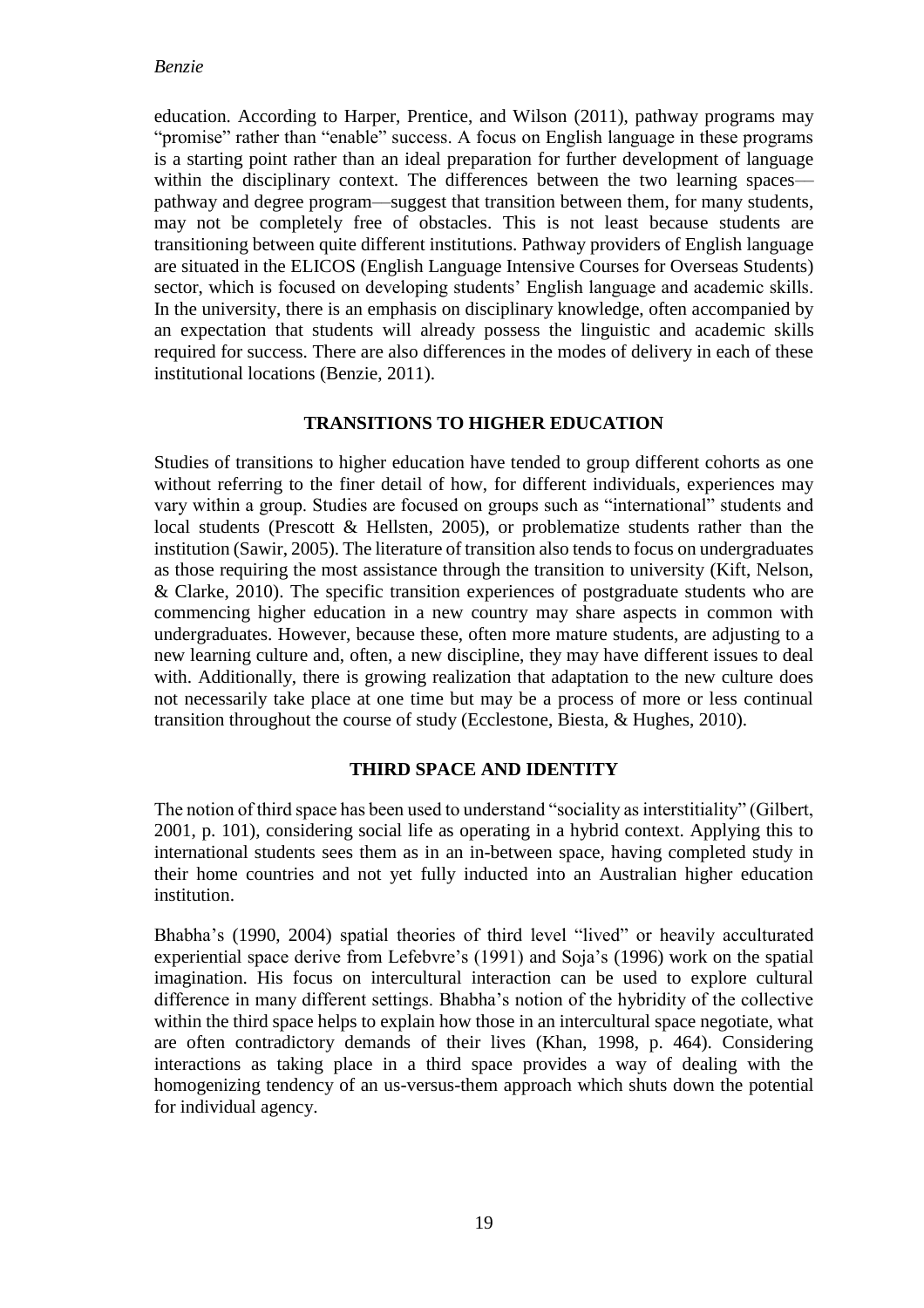Bhabha's ideas of third space have been employed in a range of intercultural situations, but most often with immigrants (Khan, 1998) or international workers (English, 2005) In education, third space has been deployed as a means of understanding the cultural space that learners inhabit, both in the language education classroom and, more generally, in higher education (Bretag, 2006; Kramsch, 1999, 2006; Leask, 2004; Liddicoat, Crozet, & LoBianco, 1999). Different interpretations of this cultural third space exist. For example Moje et al. (2004) are interested in how teachers can create a third space in their classrooms which leaves the way open for change, suggesting that it is possible to create a third space as a desirable environment for learning. Kramsch (1999) however, argues instead that an abstract third space already exists in intercultural interactions. She considers that "the intrinsic contradictions of meaning and identity in discourse are precisely what might constitute the in-between space that we call inter- or cross-cultural" (Kramsch, 1999, p. 48). These discussions of the third space as a contradictory and ambivalent space can be enriched by further examining the experiences of particular cohorts of students as they engage with transitions in higher education.

#### **METHOD**

This study aims to gain insights into the experiences of a group of international students who are negotiating a transitional third space. It reports on data generated in a larger study of the transition experiences of a group of 11 international students as they entered an Australian university. The sample consists of all students from one cohort who succeeded in a preparatory program at a pathway college (the pathway program) and entered the postgraduate coursework degree in commerce (the degree program). The group composition was typical of most intakes, with a predominance of students from China. Details of participants, including their study background and country of origin, are provided in Table 1.

Individual interviews were selected as the best means of understanding each participant's experience because they allowed a glimpse of the participant's own perspective (Lindlof & Taylor, 2002). Participants were interviewed on two occasions: first, as they completed studying English language and academic skills in the pathway program; and, second, 6 to 10 weeks later after they had been studying in the degree program for 5 weeks. This focus on a period when there was most change for students aimed to capture raw experiences of transition as they were taking place. Interviews were intended to take account of cultural difference within commencing students' experiences of transition into higher education and were conducted with an awareness of the need to counter deficit approaches that contribute to the othering of the international student (Fine, Weis, Weseen, & Wong, 2000).

Interviews were transcribed and analyzed, drawing on Bhabha's (2004) concept of third space, to examine to what extent participants demonstrate strategies of resistance, especially to the more negative discourses circulating within—and about—their transitions from studying in their home countries, via a pathway college to Australian higher education. English (2005) uses the term "third space practitioners" to describe the participants in a study of women working as educators in "developing" countries. She highlights the political strategies these women used to subvert the stereotypes through which they were perceived. In a similar vein but using "strategist" rather than practitioner to indicate a more partial role, I propose that some participants in this study are able to resist the "otherness" implicit in those subject positions to which international students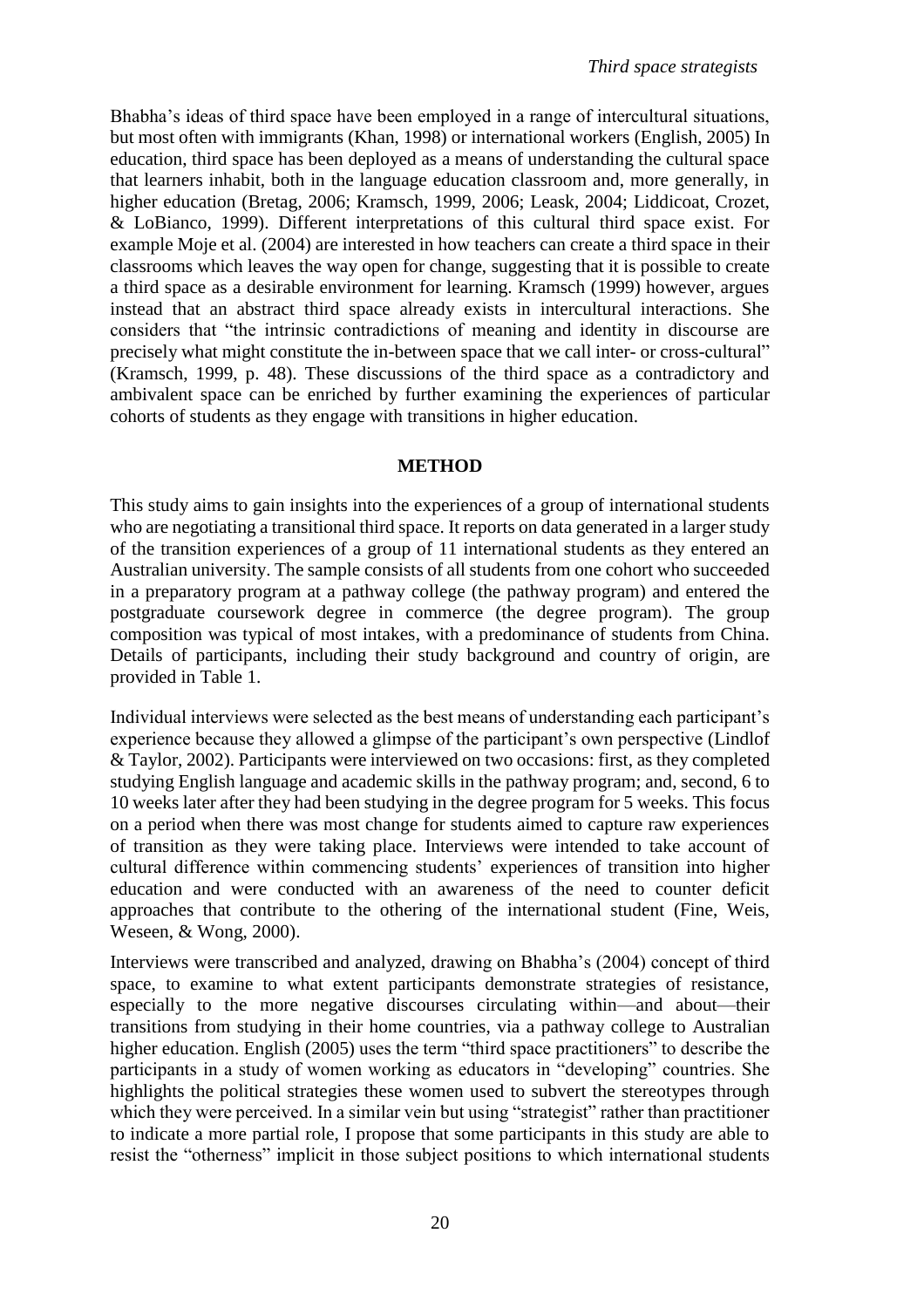#### *Benzie*

are often relegated by academic discourses. The analysis is concerned with the third space as an abstract, intercultural space where interactions take place between staff and students, and between students and students. Interactions within the wider community are also included in this space. It is a political space, described by Bhabha (2004, p. 56) as infused with power relations, and it is this "in-between space . . . that carries the burden of the meaning of culture". It is a space in which students negotiate their identities (Kenway & Bullen, 2003) as they adjust to a new cultural experience: studying in higher education.

| Pseudonym | <b>Country of</b><br>origin | <b>Previous study</b>                                        | <b>Previous</b><br>employment      |
|-----------|-----------------------------|--------------------------------------------------------------|------------------------------------|
| Donna     | China                       | Bachelor degree                                              |                                    |
| Vijay     | India                       | Masters degree (Accounting)                                  | Lecturer<br><b>Education</b> agent |
| Pearl     | China                       | Bachelor degree (Law)                                        |                                    |
| Kanan     | India                       | Bachelor degree (Commerce)<br>(in English)                   |                                    |
| Beryl     | China                       | Bachelor degree (Civil and<br>Commercial Law)                | Law                                |
| Skye      | China                       | Bachelor degree (Public<br>Administration)                   | ?                                  |
| Judy      | China                       | Bachelor degree (Journalism)<br>(In English)<br>Travel guide | Travel guide                       |
| Clark     | China                       | Bachelor degree (Engineering)<br>management)                 | Building company<br>Pub in Ireland |
| Chris     | China                       | Bachelor degree<br>(Management) (in English)                 | Building company                   |
| Faith     | China                       | No Bachelor degree                                           | Accountant                         |
| Kazuo     | Japan                       | Bachelor degree (Accounting)                                 | Accountant                         |

|  | Table 1. Participants' country of origin, education background and work experience |  |
|--|------------------------------------------------------------------------------------|--|
|  |                                                                                    |  |

Contradictions in the thoughts and experiences of research participants may reveal the extent to which they claim third space identities in the context of the academic experience. Some individuals may see advantage in accommodating the identities available to them at least to the extent that they are able. This choice can be explained as students being willing to go along with the limited identity positions the institution defines for them (Doherty & Singh, 2007, p. 129).

#### **RESULTS**

Analysis of interviews reveals a range of ways in which participants demonstrate their capacities as third space strategists as they begin to experience the Australian academic environment. There is heterogeneity within the participant group, as they show "pragmatism, resistance, ambivalence, reinvention, affirmation, and solidarity" (Kenway & Bullen, 2003, p. 10). The analysis reveals the participants to be translating and rethinking their principles (Bhabha 1990, p. 216). They also demonstrate "affective solidarity" (Bhabha, 2004, p. 329)––a kind of mutual support––as they seek to make sense of their lives among and between instances of difference. These third space strategies provide a framework for the following discussion.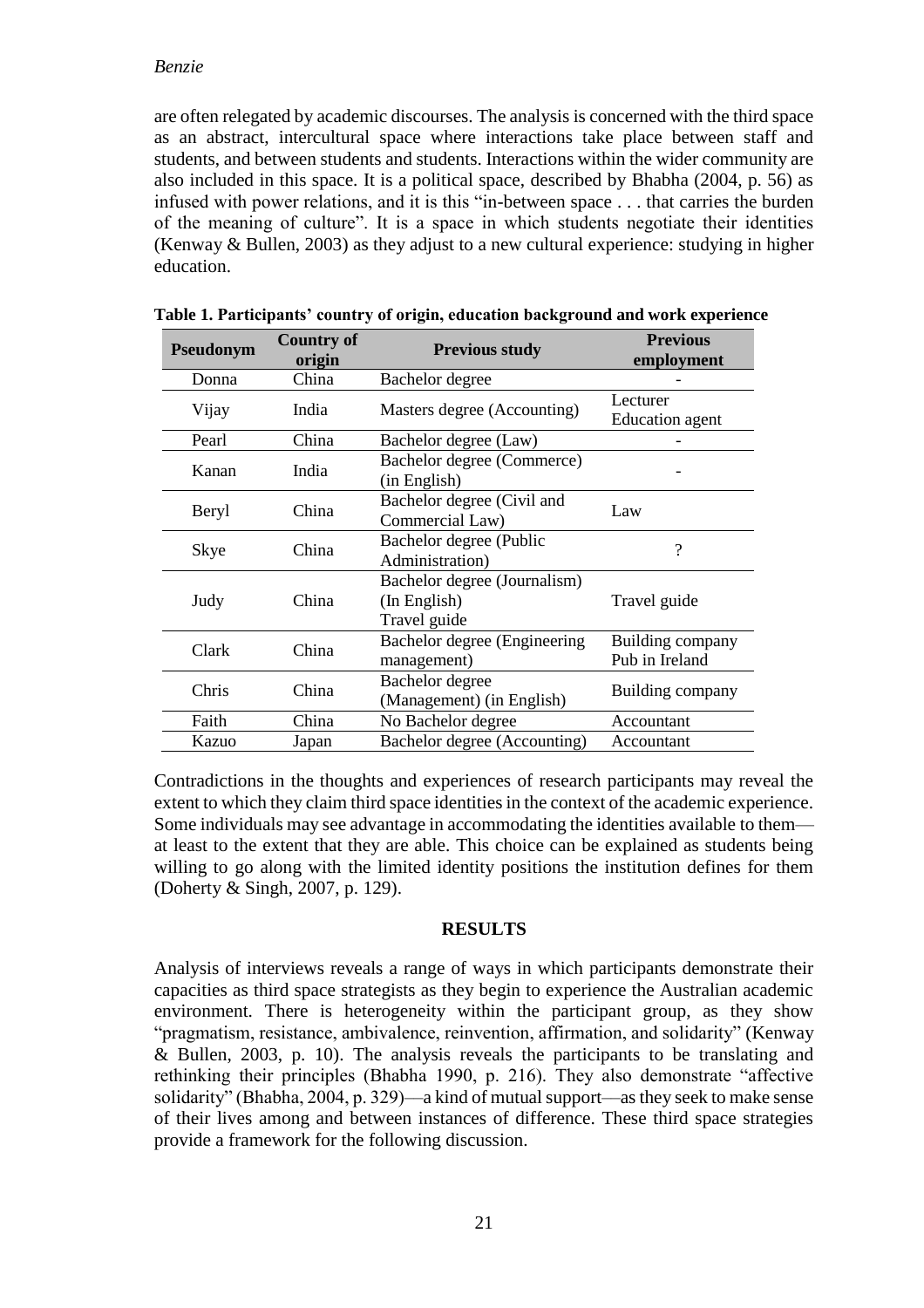# **Translating, rethinking, and extending their principles**

One way in which participants "enact their hybridity" (English, 2005, p. 87) during the transition to a new academic culture is by showing awareness of changes in the way they are thinking or acting since beginning to study in Australia. This act of translating their principles to match the new context, rethinking and extending their previous ways of acting or interacting, is most obvious in the reports from two of the study participants, Donna and Vijay. In different ways, they show how they are attempting to translate their previous experiences of learning to accommodate the current learning context.

## *Becoming more engaged*

By the time of the second interview, Donna is already making use of her experiences to rethink her original, more pragmatic, reasons for studying in Australia. She says:

Um before I study I just want to mm get a degree but now I, I want to study, study hard because I found this really important and really useful . . . and before I study the class I er I didn't want to become a—accountant or work some at accounting, but now I . . . want to work some . . . at accounting. (Donna interview 2).

Unlike most other participants, Donna does not have a background in accounting and is apparently using the degree program pragmatically, as a path to gaining permanent residence in Australia. Reflecting that, against expectations, she is interested in the course, she explains how she would now like to work as an accountant in Australia, and so commits herself to the task ahead. She displays hybridity, which Bhabha emphasizes "is precisely about the fact that when a new situation, a new alliance formulates itself, it may demand that you should translate your principles, rethink them, extend them" (Bhabha, 1990, p. 216). Donna, perhaps because she has realized that the goal, "get a degree", also requires hard work, extends her original goal and blends it with a new one, "become [an] accountant", thus creating a new understanding of her place as an international student.

## *Freedom constrained*

In the second interview, Vijay also indicates that he has had to rethink the way he interacts in the classroom. Despite feeling intimidated by a larger class than in the pathway program, he still asks questions of the lecturer, but he says: "it is not too free".

| Vijay                | Er, really I'd say something ah like fear  of Australia, I don't know                                                                                                                                                                                                                                                                                                                                                      |  |
|----------------------|----------------------------------------------------------------------------------------------------------------------------------------------------------------------------------------------------------------------------------------------------------------------------------------------------------------------------------------------------------------------------------------------------------------------------|--|
| Int.                 | because of the unknown things?                                                                                                                                                                                                                                                                                                                                                                                             |  |
| Vijay                | Yeah Because of the unknown thing with my classes, I've got to go<br>there yeah that's a different feeling than my previous journey years<br>ago the class each one is different in Australia, a huge class<br>and, yeah, sometimes you know in [pathway course] I've been free<br>ready to ask any question lecturer. I do here, but it's not too free here,<br>yeah, sometimes lecturers say, "Oh, I'll do a later", so- |  |
| Int.                 | Oh, so they deflect your questions?                                                                                                                                                                                                                                                                                                                                                                                        |  |
| Vijay                | Yeah, "Oh, I'll do that later". OK sir [laugh]                                                                                                                                                                                                                                                                                                                                                                             |  |
| (Vijay interview 2). |                                                                                                                                                                                                                                                                                                                                                                                                                            |  |

Vijay has found that the approach to learning differs from his expectations, but does not yet appear to have made the kinds of changes that Donna is implementing. In the past, for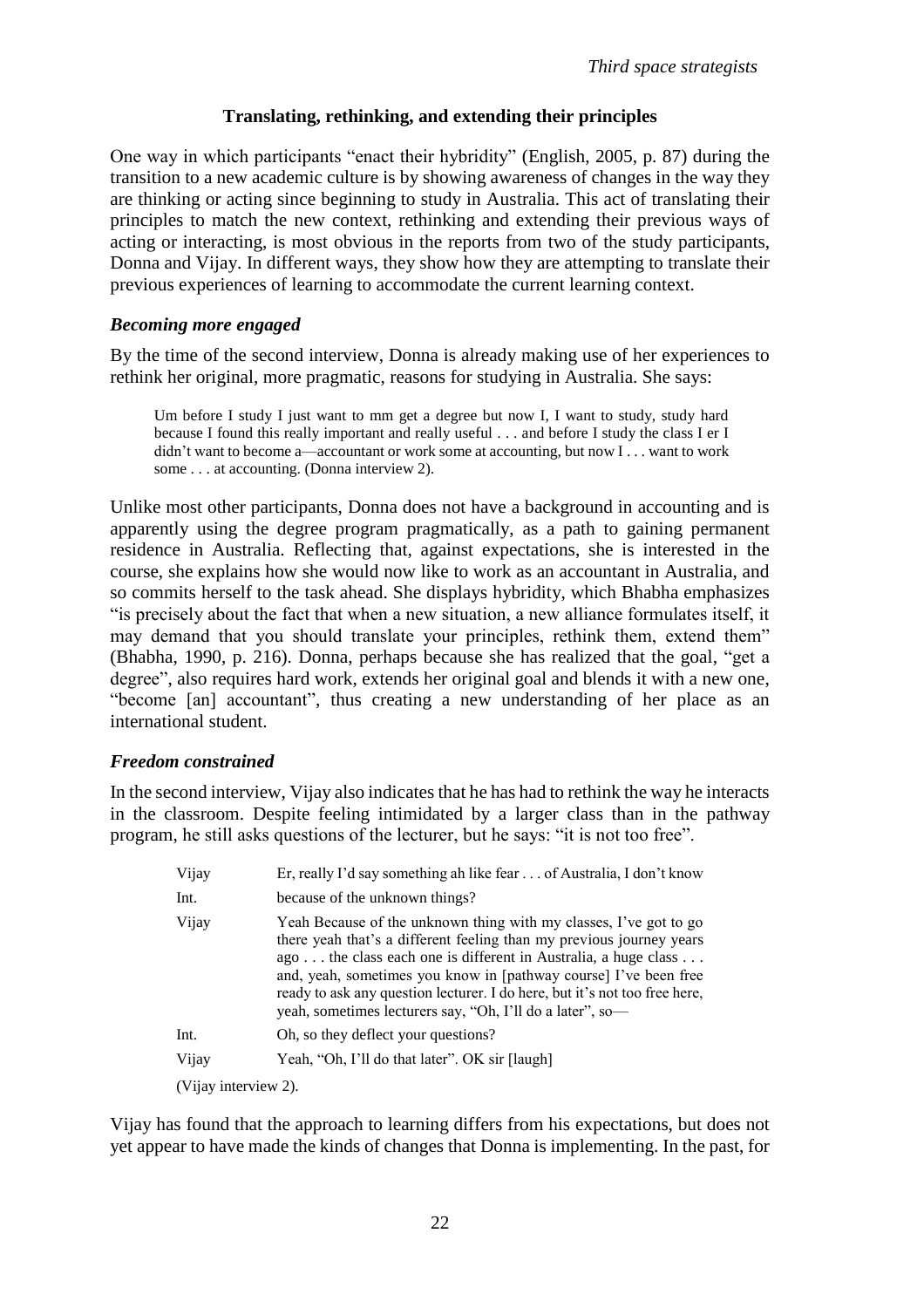### *Benzie*

him, being a student involved predictable activities such as receiving information, asking questions and processing the answers. This approach may have succeeded in the pathway program, where his experiences of study in Accounting and English, and employment as a lecturer and education agent, would all have enabled him to contribute confidently to class discussions. He finds the degree program somewhat different. There are many unknowns, and his freedom to ask questions has been curtailed. His mention of *fear* in the first line of the extract above suggests that he asks questions of the lecturer with more trepidation than in the past. However, it is not so much that he feels unable to ask the questions in a bigger group, "a huge class", as that the lecturer refuses to answer the question, deferring the answer to another time.

Vijay has, it seems, contravened one of the cultural rules that define what is acceptable in the degree program. Only certain types of questions—those which are about the current topic, or those immediately relevant to all students—are acceptable in a large class, so the lecturer defers an answer to Vijay's question. The question may have contravened an "implicit rule" about what is relevant, normal, and valued, and who has the right to engage a particular strand of discourse (Donald, 1992, p. 46). It is also possible that Vijay's question anticipates material that will be covered later in the course. Having already gained a Master's degree in Commerce from India, he may be more familiar with the course content than other students in the class. This is also supported in Vijay's initial outburst in the second interview when he vehemently protests that knowledge is not being taught in the course:

| Vijay | it's really not because I, I feel lost too much here in the uni that, that really<br>don't give you the knowledge of the subject. They want to just finish the,<br>your postgraduations. |
|-------|------------------------------------------------------------------------------------------------------------------------------------------------------------------------------------------|
| Int.  | What do they want to do, sorry?                                                                                                                                                          |
| Vijay | They just want to finish your Master degree. They don't want to give you<br>a proper knowledge I think                                                                                   |

It appears that he has not yet understood the approach to study that is expected. His protest that "they don't really give you the knowledge of the subject" signals his expectation that the course be taught in ways more aligned with his experience. He has yet to make the kinds of adjustment expected of an international student. He expects to be explicitly taught content knowledge while the information in seminars seems limited to processes.

These extracts show how two different individuals bring to the third space of transition assumptions and approaches acquired in earlier learning situations. At this early stage of their postgraduate study, each negotiates the academic culture with a different level of acceptance. Donna seems willing to readjust her ways of thinking but Vijay, whose background suggests he may have more to lose, is holding on to his preconceived notion of what it is like to be a student in Australian higher education.

## **Demonstrating "affiliative solidarity"**

Bhabha's notion of affiliative solidarity is relevant to the transition experience of the participants in this study. That is, they appear to gain some reassurance and agency in a sense of group solidarity, formed through the relationships they developed with each other during the pathway program and transition to the degree program. Bhabha (2004) describes affiliative solidarity as: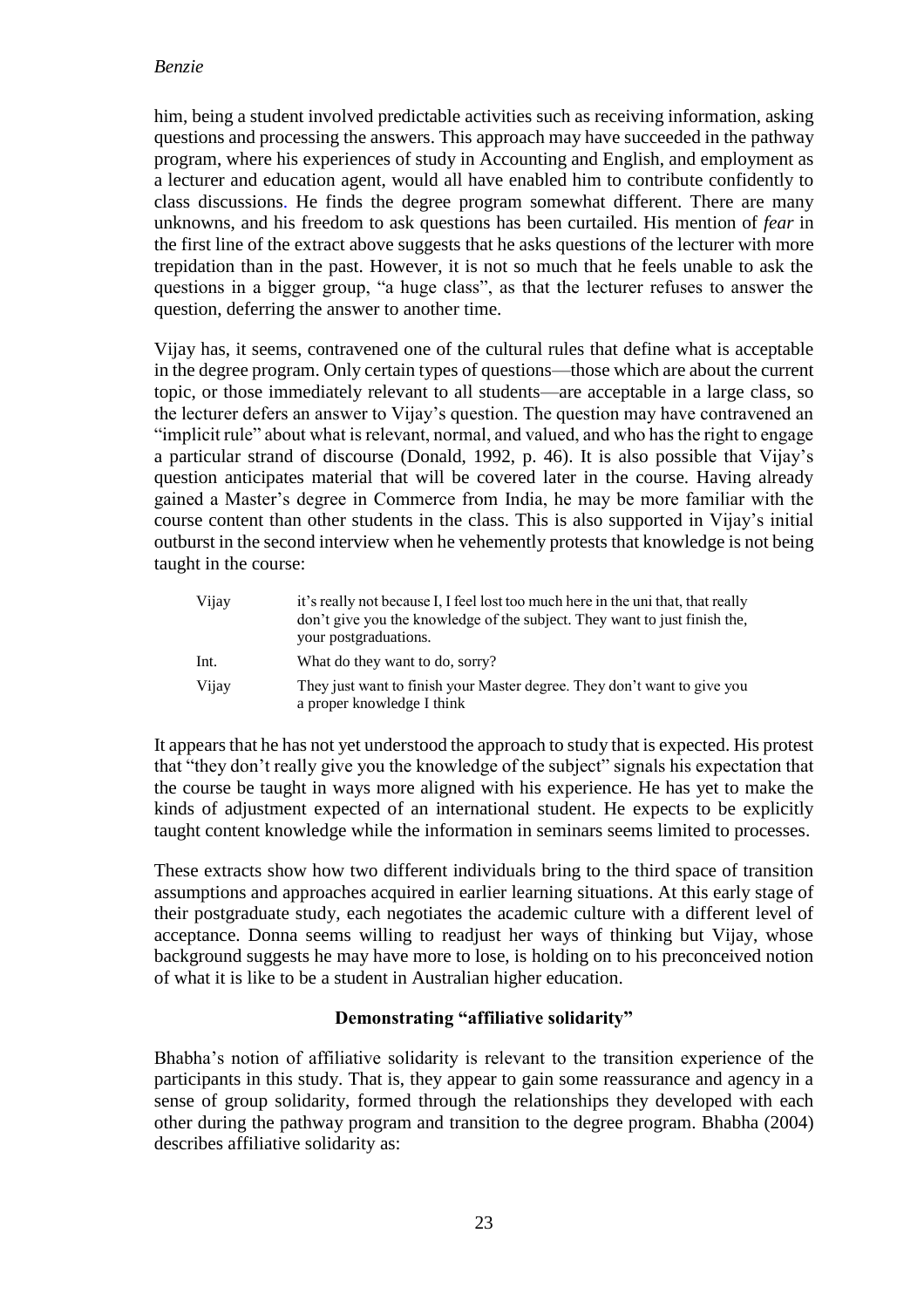formed through the ambivalent articulations of the realm of the aesthetic, the fantasmatic, the economic and the body political: a temporality of social construction and contradiction that is iterative and interstitial. (p. 329)

It is, in other words, a form of social solidarity that emerges from the contradictions and ambivalence encountered in an intercultural space. Because any collective is always already hybrid, the social cannot be disconnected from the individual. This points towards understanding the social as not limited by the image of individuality, and the idea that difference, singularity, and community are not incompatible (Gilbert, 2001). The sense of community however, is not static or harmonious but continually requires change and adaptation.

In relation to the notion that experiences re-articulate within a third space of transition, some of the participants in this study are indeed noticing differences in the way their lives as students are unfolding. In China, participants studied to pass the exams that provided a gateway to studies overseas. Now things seem altogether different. Pearl compares this difference as a move from the hard work of preparing for exams in China to a more liberal environment in Australia. In the first interview she reflects:

I don't know too much but I think in Australia students is free—they have more free time I think so. In China we study from nine o'clock maybe eight o'clock eight a.m. until six eh at night the students is very tired and they have a lot of class to do. (Pearl interview 1).

In contrast to the pressures experienced at home, most participants, like Pearl, found that being a student, both in the pathway program and the disciplinary program, was more relaxing and more social. The students are, perhaps, at least in their life as students, becoming part of a community engaged in learning together. This contrasts with their previous experiences of studying long hours, in isolation, to pass exams. The following extracts demonstrate in different ways how the student participants perceive their experiences outside the classroom.

#### *Commitment to friends*

Kanan demonstrates affiliative solidarity through understanding the interconnectedness of herself with others and including them in her world. After mentioning how much more confident she feels since studying in Australia, she says:

I think I should be in my class because I feel if I will not go to cl— class I will miss something . . . so I want to go there; also for study purpose that I will support other person . . . I don't know why. (Kanan interview 2).

In stressing the importance of interacting with, and supporting fellow students, she indicates her reflexivity, demonstrating that she has the ability to reflect beyond her own immediate context. Kanan's inclusive approach indicates she may be, in many ways, well prepared to study in the new context and may adjust easily to learning in Australian higher education. Faith demonstrates a different awareness of herself in relation to the other participants as she reflects on the month she spent in the pathway program, comparing her language level with others in the program: "[they] have some problem with English speaking", indicating a perception of herself as more advanced in English language development. Instead of English language development, for her the pathway program provided: "a basic understanding of the Australian educational structure . . . it give you some time to adjust yourself" (interview 2). These reflexive statements indicate an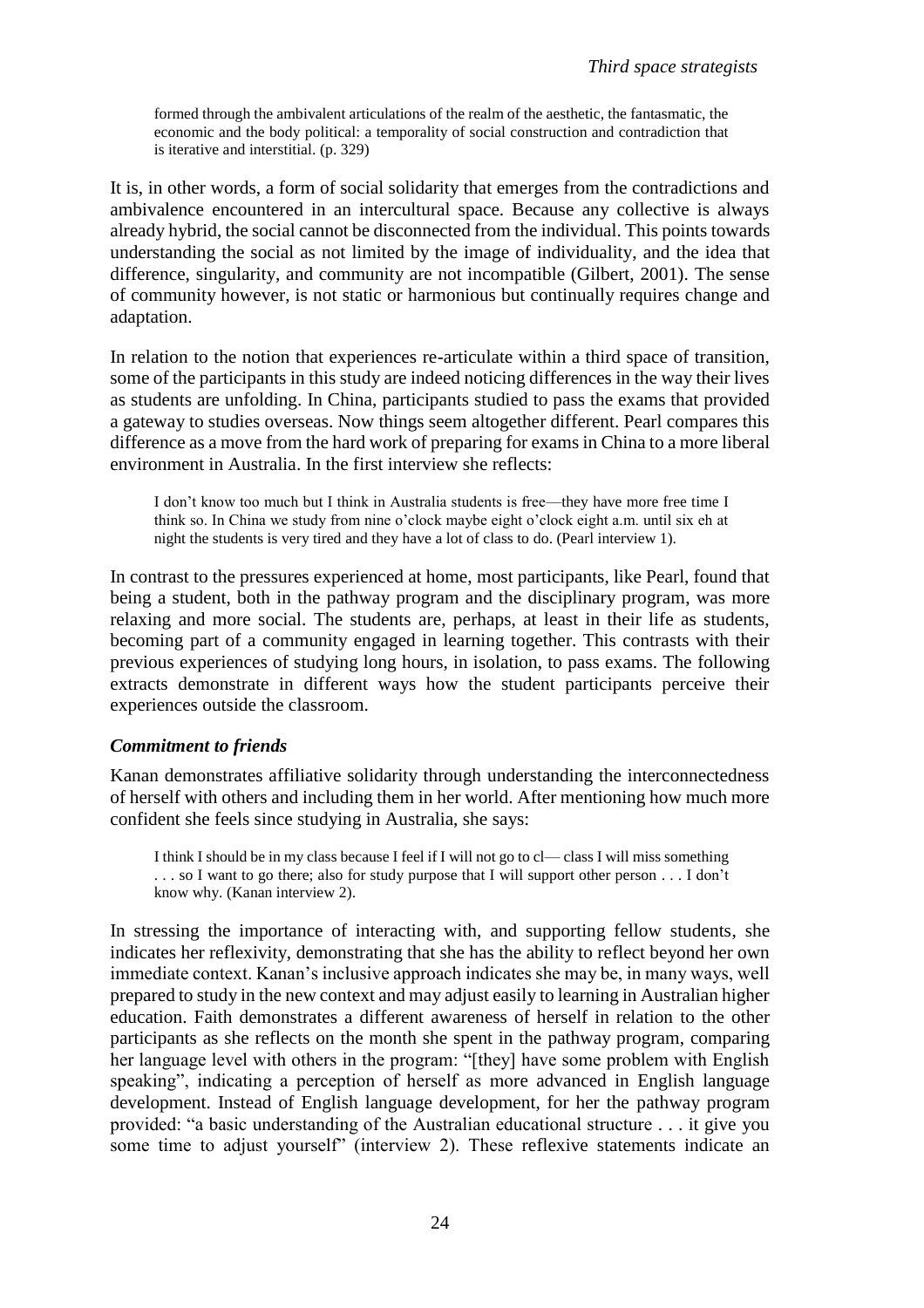## *Benzie*

awareness and maturity, which contradict notions of international students as isolated and marginalized. Montgomery and McDowell's (2009) more recent research also refers to this sense of solidarity experienced by international groups, indicating the existence of a supportive student community.

### *Study in the library as a "safe house"*

In the second interview, some participants discuss the enjoyment they find through studying in the library where they discuss the course tasks with their friends, often in Mandarin, their common home language. When asked to relate something positive from the experience of beginning to study in the degree program, Beryl replies:

Yeah, so um, ah, I think it's good to, um, study with other students, that's good experience we can do and the group discussion and, ah, um, um, do the work together we talk about the questions and we learn from each other. That's a good experience. (Beryl interview 2).

Skye also finds this practice motivating:

if I have a homework I can do at home sometimes I can do at home but eh when I read some textbook eh—I'm just when I read at home it's not very eh quick and I'm lazy so I need eh go to university for the people to library to study. (Skye interview 2).

Donna too finds this collaboration a more efficient way to study:

Oh, my first assignment um um most of time I need my classmate's help . . . all of the afternoon, yesterday afternoon, and the day before um we also um maybe three or four people, they're here and discuss about assignment, yeah, discuss. Oh not, not copy just discuss . . . yes, and er make sure everything . . . I always discuss . . . and er find some solutions . . . in school, in uni, and er do my homework in my place . . . it's a save time . . . more save time than . . . I just um find a solution by myself [laugh]. (Donna interview 2).

Donna's use of "not copy", possibly to reassure the interviewer that in discussing the assignment students are not colluding, shows her compliance with the dominant discourse around academic integrity. She indicates her awareness of the rules stipulating penalties for working too closely with other students.

Clark, unlike those who study in the library, prefers to study at home away from distractions: "No, er I been here er a couple of times but I don't like—you know, I like a very quiet place . . . my home is very quiet, nobody make noise" (Clark interview 2). However, at the same time, he appreciates having the opportunity to discuss tasks with classmates, and finds it is still possible through telephone contact: "if you don't understand something, you can ask classmate . . . that's a good thing but er at home ah we can still do that . . . on phone" (Clark interview 2). This formation of a social grouping provides some degree of "insulation" against the "English only" environment in the university, enabling a form of affiliative solidarity.

In negotiating the differences they encounter and the ambivalence in their lives as international students, participants employ home language social contact with peers. In coming together in the library to discuss their course work, students are continuing a practice developed in the classroom at the pathway college where they agreed that the emphasis on group work was one of the most profound differences between their previous experience of study in their home countries and that of the pathway program.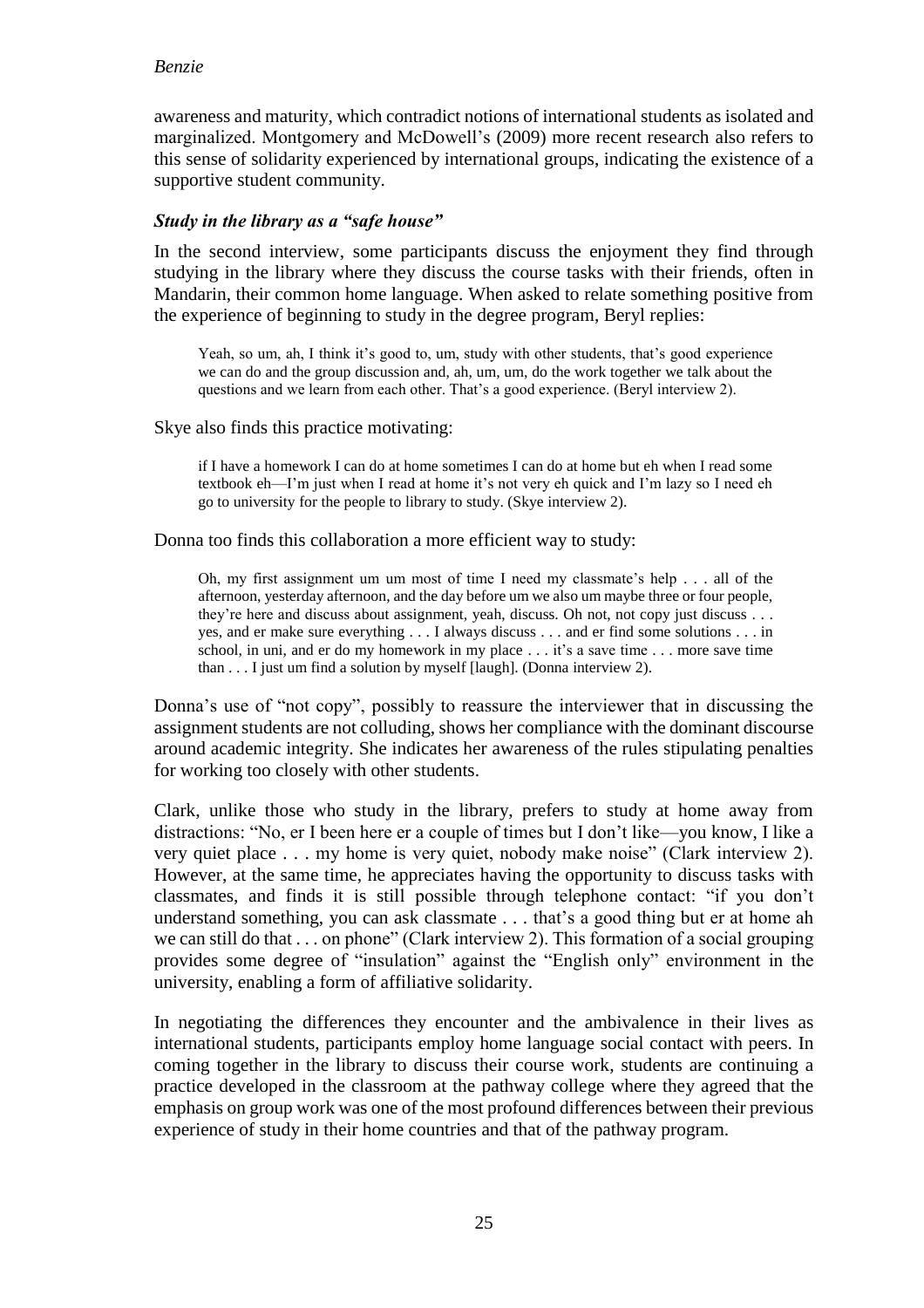Canagarajah (2004) refers to such encounters as "safe houses": physical spaces which allow students to be free from the surveillance of the teacher or the institution. He says these spaces are generally outside the classroom, in locations such as the canteen or the library. These extracts indicate that a safe house for some participants can be found in the library where they use their own language to discuss the tasks. Others who choose not to take part in these conversations in the library and study at home may, like Clark, have made use of the telephone contact network developed by participants during the pathway program to maintain that sense of solidarity.

### *Fear of strangers*

Judy however, may not yet have been able to access affiliative solidarity. At the time of the second interview, she seems to be feeling quite isolated, a marked difference compared to the more hopeful interactions with Australians reported in the first interview when she mentioned having an Australian boyfriend and having a part-time job as a carer. In the second interview, after suggesting that the university should provide more opportunities for students to mix socially, she continues:

Yah because we have been adult we have our own friends, we, if we have something, if we have some experience or something like that we can communicate with our friends but not a stranger . . . so I have been here eight weeks but in our class maybe I have no close friends in our class just . . . study and go home and come here, yah. (Judy interview 2).

Judy indicates that she cannot strike up conversations with strangers. She is the only participant who uses the word "strangers", but Beryl is also hesitant about approaching local students when she considers that they would not want to live with her: "I think first I should improve my English then when I speaking fluent then I think maybe I can get a chance to live with them yeah " (Beryl interview 1).

Pearl also indicates hesitancy about forming new friendships when she relates her experiences at orientation: "I joined er orientation in the first time and I met some new friend but but ah I'm not this kind of people to like ah talking with another people so I just stayed with my old friend" (Pearl interview 2).

These indications, from some of the young Chinese women participants, of reticence to interact with people they do not already know may not be so unusual in young female students. Fear of crime studies indicate that international students who perceive themselves as outsiders are more likely to experience this kind of fear and that it can be alleviated by better integration into the community (Xiong & Smyrnios, 2013). Kanan, the only non-Chinese female in the group, sees that making new connections and developing friendship networks is one of the best aspects of her studies. This indicates that she may not be feeling the same isolation Judy, Pearl and Beryl seem to be experiencing. However, unlike the Chinese women, Kanan has relatives living in Australia, and may have wider support networks beyond fellow students, enabling her to avoid the isolation her peers are experiencing.

This evidence of a sense of solidarity being available to some participants, despite the marginalization assigned by their status as international students, suggests they are able to transcend the stereotype of the isolated, struggling student. These examples show how some participants are gaining strength and actively creating opportunities to develop a sense of community, an "insurgent intersubjectivity" (Bhabha, 2004, p. 329), both within and outside the university setting. Clark and those who discuss their course tasks in the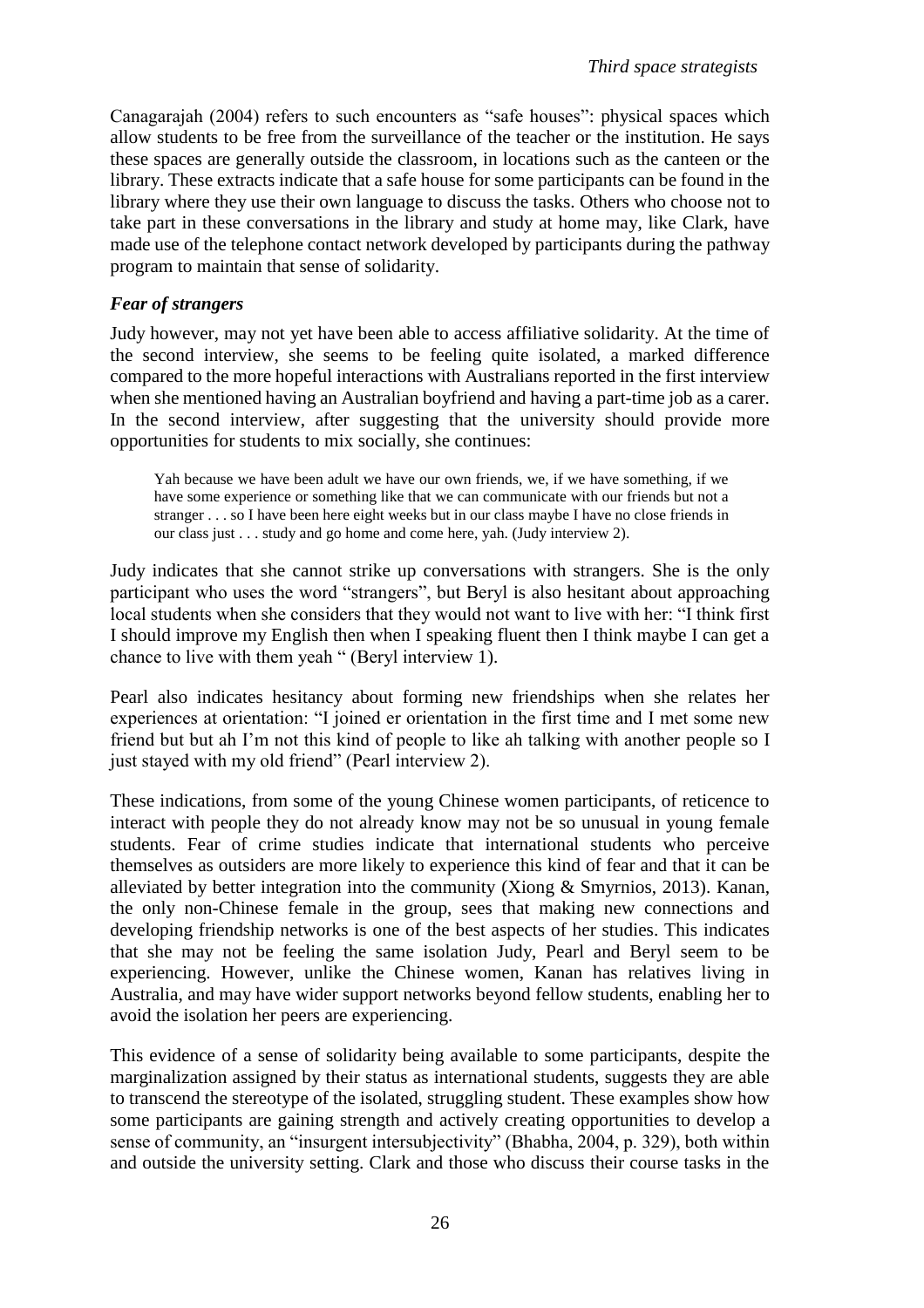library are beginning to develop a student sense of community. Montgomery and McDowell (2009) suggest that this positive support from friends and co-nationals can sustain and encourage international students. At the same time however, this group solidarity is not accessible by some participants in this study who appear to be, at this stage of their transition to the degree program, restrained by the discourses that position them as passive and reserved.

## **DISCUSSION AND IMPLICATIONS**

The analysis of these interview extracts where students relate their experiences reveal their complex positioning in a liminal space of transition. They are under some pressure to adapt to Australian higher education and they do this in different ways. It has been shown that students do cope with the task, but in a variety of ways. At times they take issue with the academic discourses that shape their lives, showing their reluctance to passively accept the new and different academic practices they encounter. At other times they approach the inevitable challenges with the attitude that they are not insurmountable. The transition to the degree program can be seen as a process of becoming, where students are both acted upon by relations of power in each institution, and, at the same time, capable of subverting that power to begin to claim agency. These international students do not always fit the stereotype of the passive, isolated student set against the superiority of a western education (Montgomery & McDowell, 2009). However, the contradictions apparent within each participant's "cultural world" mean that this process of accommodation is a complex and, in some ways, unattainable achievement. Perhaps what is most clear is the degree to which this achievement appears better understood by the participants than by the institution within which they are performing this cultural work.

This discussion has provided some evidence that the contribution brought by international students to the university is easily obscured in the tendency to label them in simplistic ways. All too often, students' practices are delegitimized and students marginalized while their prior professional experience is ignored (Tran 2010). While this discussion has not specifically focused on how international students are viewed from the perspective of the institution, the interview extracts suggest that the responsibility for success in English language development lies mostly with students, and that there is little appreciation of the knowledge and skills that they contribute, which leaves them to make a one-way adjustment to the academic context.

Despite the ongoing awareness of the need to promote inclusivity of international students in higher education, there has been slow progress (Clifford, 2010; Harman, 2005). The potential for student agency and the complex identity positions shown by this group of postgraduate students suggest that organizational change may be enhanced by continuing to move away from views of international students as a homogenous group and acknowledging their strategic approaches to studying in a new context.

Although some participants were able to rethink and extend their principles, others did not seem to demonstrate such flexibility. While these adaptations may be an inevitable requirement given the physical separation of the pathway and degree programs, more emphasis on disciplinary language and ways of learning could be included in the pathway curriculum. Pathway programs can be more relevant to the future study experiences of students if they are able to engage more fully with content in disciplinary programs (Benzie, 2011). While the collaboration between programs required for these stronger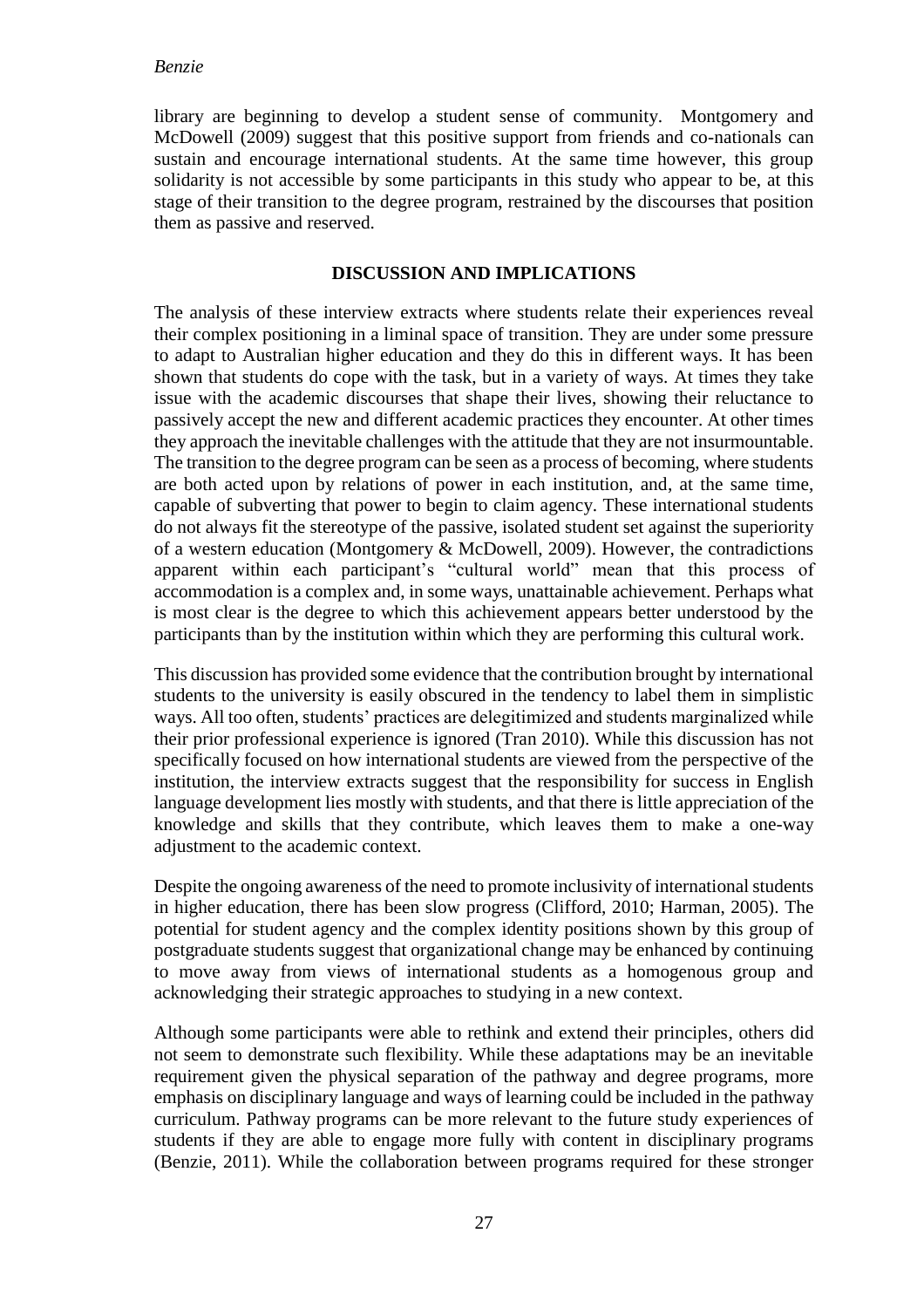links may be difficult to achieve due to the different disciplinary discourses at each location, the continuity would benefit students and result in a more appropriate Pathway curriculum.

Ways in which this change could be implemented from the disciplinary perspective include developing curriculum to fit the needs of students from a wider range of backgrounds. For instance, once students left the shelter of the pathway program, the task of continuing English language development was left entirely to these students––a realization not lost on Kazuo––but perhaps yet to be realized by others in the group. More overt inclusion of how language is used in the disciplinary context may be one way of changing the curriculum to better suit the needs of international students.

Focusing on one university, this study cannot allow generalization to other contexts. However, it provides a single case study which can be incorporated into further research on a wider range of pathway colleges or universities. Another limitation in the study is that it has attempted to capture only one short stage, a snapshot of the participants' transition experiences. Taken over a longer period, participants' reactions may have shown a different trajectory. Further longitudinal research could provide deeper insight into participants' lives and, perhaps, indicate more interest and involvement in their experiences on the part of the institution.

### **CONCLUSION**

The existence of pathway programs intended to prepare international students for their experience of higher education can lead to the assumption that students will move seamlessly from one institution to another. While experience in a pathway program does prepare students for the higher education context, both through language development and an introduction to the academic culture, an even greater benefit may be gained by the connections made with a group of peers. These social connections endure beyond the pathway context and set students up for learning interactions in the degree context. Replacing a focus on difference with the more complex version of identity negotiation encompassed in the notion of a third space can enable more productive ways of imagining international students: as making sense of the complex transition experience and bringing a range of resources to the process.

This paper has shown how the lens of the third space of transition can highlight the experiences of international students as more complex and ambivalent than has been described in the literature. Viewing students from overseas as a homogenous group, as passive, and as automatically in deficit leaves less incentive for institutions to accept international students as valued members of the academic community who are strategic in their approaches to learning and living in a new culture. Not only is the opportunity for a quality learning experience denied for learners who have much to offer, but also their (non-monetary) contribution to Australian higher education tends to be ignored.

#### **REFERENCES**

Anderson, V. (2013). "Impure community": A framework for contact in internationalised higher education? *Journal of Intercultural Studies, 34*(1), 34-54. doi: 10.1080/07256868.2013.751903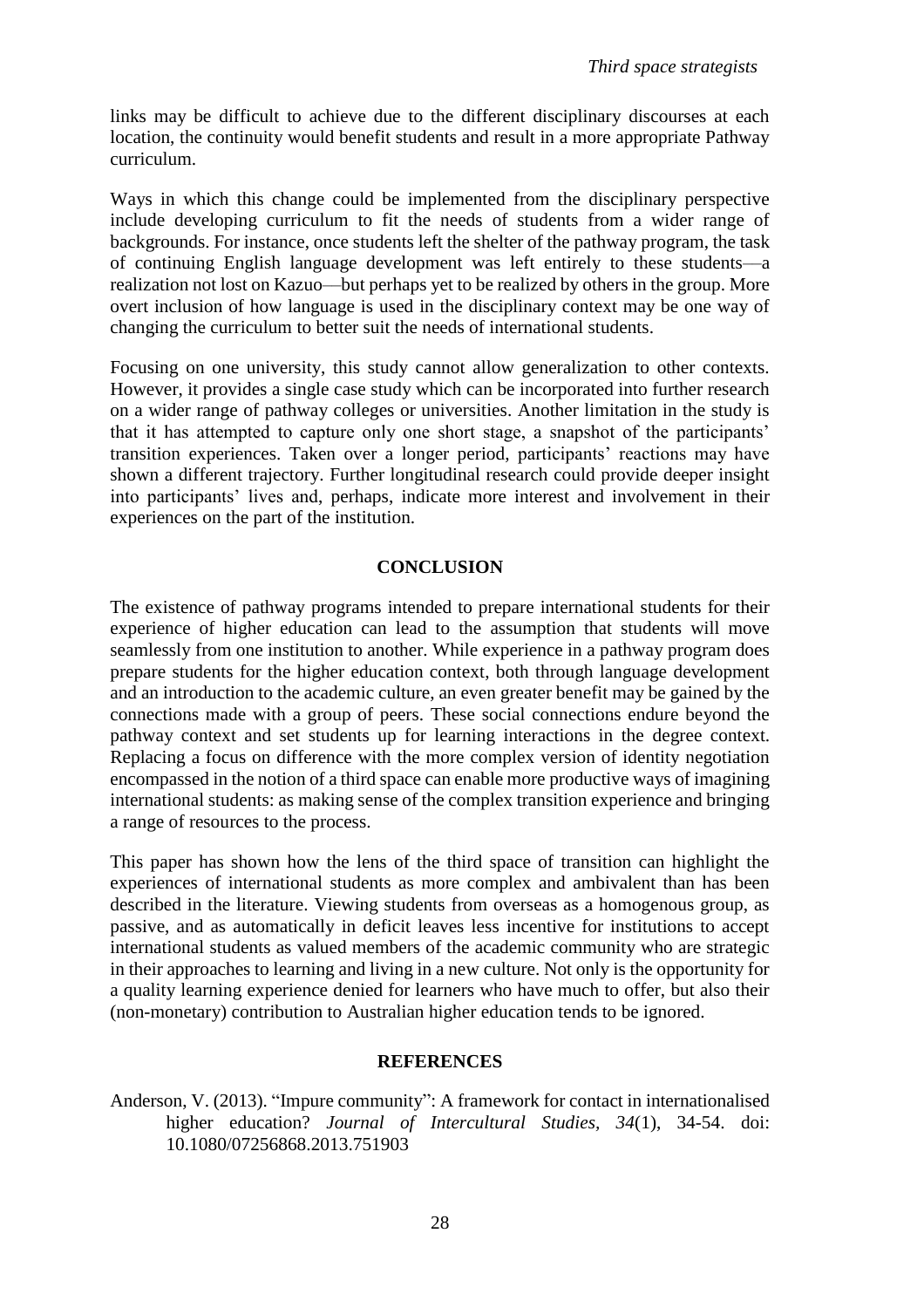- Benzie, H. J. (2011). A pathway into a degree program: Forging better links. *Journal of Academic Language & Learning, 5*(2), A107 - A117.
- Bhabha, H. (1990). The third space: Interview with Homi Bhabha. In J. Rutherford (Ed.), *Identity, community culture, difference* (pp. 207-221). London: Lawrence and Wishart.
- Bhabha, H. (2004). *The location of culture* (2nd ed.). London: Routledge.
- Birrell, B. (2006). Implications of low English standards among overseas students at Australian universities. *People and Place, 14*(4), 53-64.
- Bretag, T. (2006). Developing "third space" interculturality in the "third place" of computer mediated communication. *Journal of Computer-Mediated Communication, 11*(4), 981-1011. doi: 10.1111/j.1083-6101.2006.00304.x
- Canagarajah, A. S. (2004). Subversive identities, pedagogical safe houses, and critical learning. In B. Norton & K. Toohey (Eds.), *Critical pedagogies and language learning* (pp. 116-137). Cambridge: Cambridge University Press.
- Chalmers, D., & Volet, S. (1997). Common misconceptions about students from South-East Asia studying in Australia. *Higher Education Research and Development, 16*(1), 87 - 99.
- Clifford, V. A. (2010). The internationalised curriculum: (Dis)locating students. In E. Jones (Ed.), *Internationalisation and the student voice* (pp. 169-180). New York: Routledge.
- Doherty, C., & Singh, P. (2007). Mobile students, flexible identities and liquid modernity: Disrupting western teachers' assumptions of 'the Asian learner'. In D. Palfreyman & L. McBride (Eds.), *Learning and teaching across culture in higher education* (pp. 114-132). New York: Palgrave Macmillan.
- Donald, J. (1992). *Sentimental education*. London: Verso.
- Ecclestone, K., Biesta, G. &, & Hughes, M. (2010). Transitions in the lifecourse: The role of identity, agency and structure. In K. Ecclestone, G. Biesta & M. Hughes (Eds.), *Transitions and learning through the lifecourse* (pp. 1-15). London: Routledge.
- English, L. M. (2005). Third-space practitioners: Women educating for justice in the global South. *Adult Education Quarterly, 55*(2), 85-100. doi: 10.1177/0741713604271851
- Fine, M., Weis, L., Weseen, S , & Wong, L. (2000). For whom? Qualitative research, representations and social responsibilities. In Y. S. Denzin and N. K. Lincoln (Eds.), *Handbook of qualitative research* (pp. 107-132). Thousand Oaks: Sage.
- Gilbert, J. (2001). Against the Empire: Thinking the social and (dis)locating agency "before, across and beyond any national determination". Parallax, 7(3), 96-113. doi: 10.1080/13534640110064020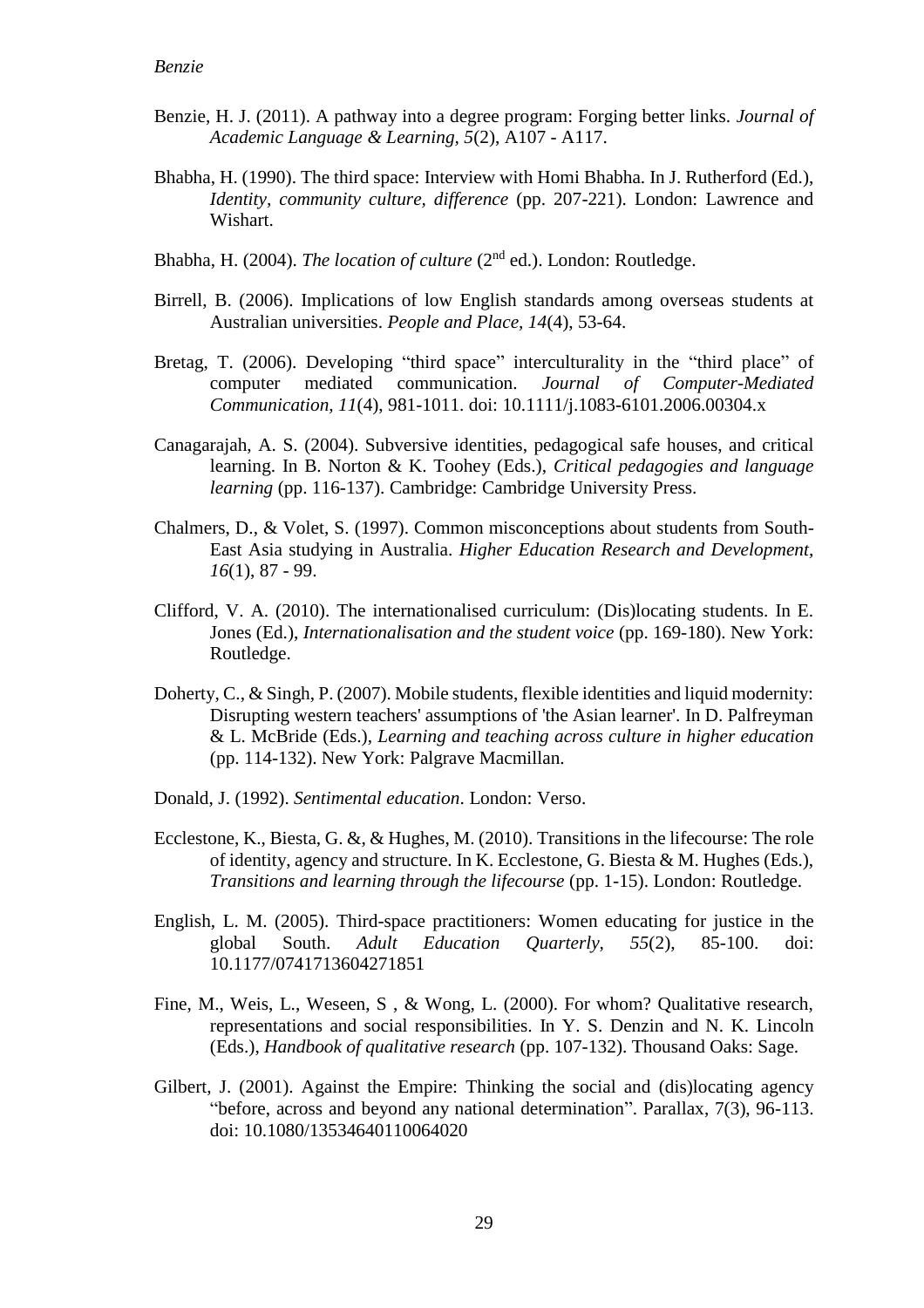- Harman, G. (2005). Internationalisation of Australian higher education: critical review of literature and research. In P. H. Ninnes (Ed.), *Internationalizing higher education: Critical explorations of pedagogy and policy* (pp. 119-140). Hong Kong: Comparative Education Research Centre, Springer.
- Harper, R., Prentice, S., & Wilson, K. (2011). English language perplexity: Articulating the tensions in the DEEWR "Good Practice Principles". *The International Journal of the First Year in Higher Education*, *2*(1), 36-48.
- Kenway, J., & Bullen, E. (2003). Self-representations of international women postgraduate students in the global university 'contact zone'. *Gender and Education, 15*(1), 6-20.
- Khan, S. (1998). Muslim women: Negotiations in the third space. *Signs, 23*(2), 463-494.
- Kift, S, Nelson, K, & Clarke, J (2010). Transition pedagogy: A third generation approach to FYE: A case study of policy and practice for the higher education sector. *International Journal of the First Year in Higher Education, 1*(1), 1-20.
- Kramsch, C. (1999). Thirdness: The intercultural stance. In T. Vestergaard (Ed.), *Language, culture and identity* (pp. 41-58). Aalborg: Aalborg University Press.
- Kramsch, C. (2006). The multilingual subject. *International Journal of Applied Linguisics,* 16(1), 98-110.
- Lawrence, J. (2005, July). *Addressing diversity in higher education: Two models for facilitating student engagement and mastery.* Paper presented at the HERDSA conference, Higher Education in a Changing World, Sydney.
- Leask, B. (2004). *Discursive constructions of internationalisation at an Australian University: Implications for professional practice.* (Portfolio of Research), University of South Australia, Adelaide.
- Lefebvre, H. (1991). *The production of space* (D. Nicholson-Smith, Trans.). Oxford: Blackwell.
- Liddicoat, A., Crozet, C., & LoBianco, J. (1999). Conclusion: Striving for the third place: Consequences and implications. In J. Lo Bianco, A. J. Liddicoat & C. Crozet (Eds.), *Striving for the third place: Intercultural competence through language education*. Melbourne: Language Australia.
- Lindlof, T. R., & Taylor, B. C. (2002). *Qualitative communication research methods* (2nd ed.). Thousand Oaks: Sage.
- Madge, C., Raghuram, P., & Noxolo, P. (2009). Engaged pedagogy and responsibility: A postcolonial analysis of international students. *Geoforum, 40*, 34-45.
- Moje, E. B., Ciechanowski, K. M., Kramer, M. R., Ellis, L., Carrillo, R., & Collazo, T. (2004). Working toward third space in content area literacy: An examination of everyday funds of knowledge and discourse. *Reading Research Quarterly, 39*(1), 38-70.